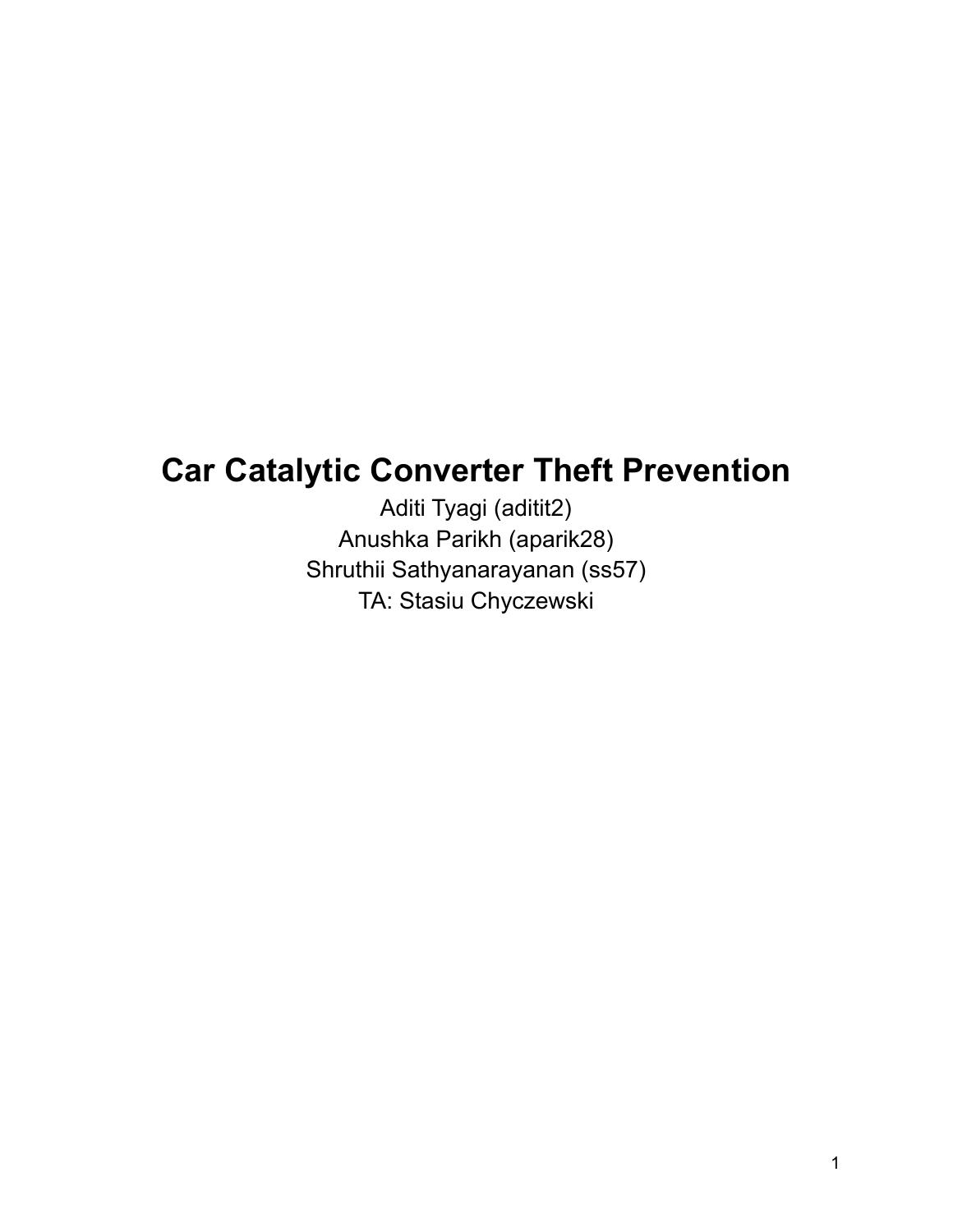# **1. Introduction , Objectives and Background**

### **1.1 Problem**

A catalytic converter is a device on cars that converts toxic gas from the car's engine into non-toxic gas. This device uses precious metals to convert the gas and is located at the bottom of the car. Car Catalytic Converter has become an increasingly common problem for various reasons, the first reason being that it's very easy to steal. The converters can be easily removed by thieves, and it can also be done very quickly. Another reason that thieves tend to steal these converters is that they are valuable as scrap metal. They contain precious metals and can be sold to scrap yards ranging from 150 to 200 dollars a piece. Finally, what makes these converters an easy steal is due to the fact that they are hard to trace, so the thieves can easily get away with it [3]. In the past year, car catalytic converter theft has risen by 400% [1].

These thefts are a large inconvenience to many car owners. According to an incident in Champaign County, the car owner paid \$1,900 for replacement and repairs [2]. Most victims end up having little evidence aside from stolen converters, and low quality video evidence.

### **1.2 Solution**

According to experts, car owners can prevent car catalytic converter theft by adding a camera, motion sensors or flood lights to deter thieves [3]. We will implement this into our solution. Our solution is to create a surveillance device for catalytic converter theft. The device would be able to detect suspicious activity, be compatible with a standard car's electrical system, give real time notifications to the owner when the crime is happening, and would be mounted discreetly. Another feature would be having a camera functionality to solve the low quality surveillance video issue, and setting off an alarm when the suspicious activity occurred.

To create this device, we will use a vibration or motion sensor to detect if a thief attempts to move the car when it is parked. This sensor will trigger the alarm system which will scare off the thief. Then, it will send a notification to the car owner's mobile phone or device. The sensor will also trigger the camera to try to capture the thief and create evidence for the theft.

### **1.3 Visual Aid**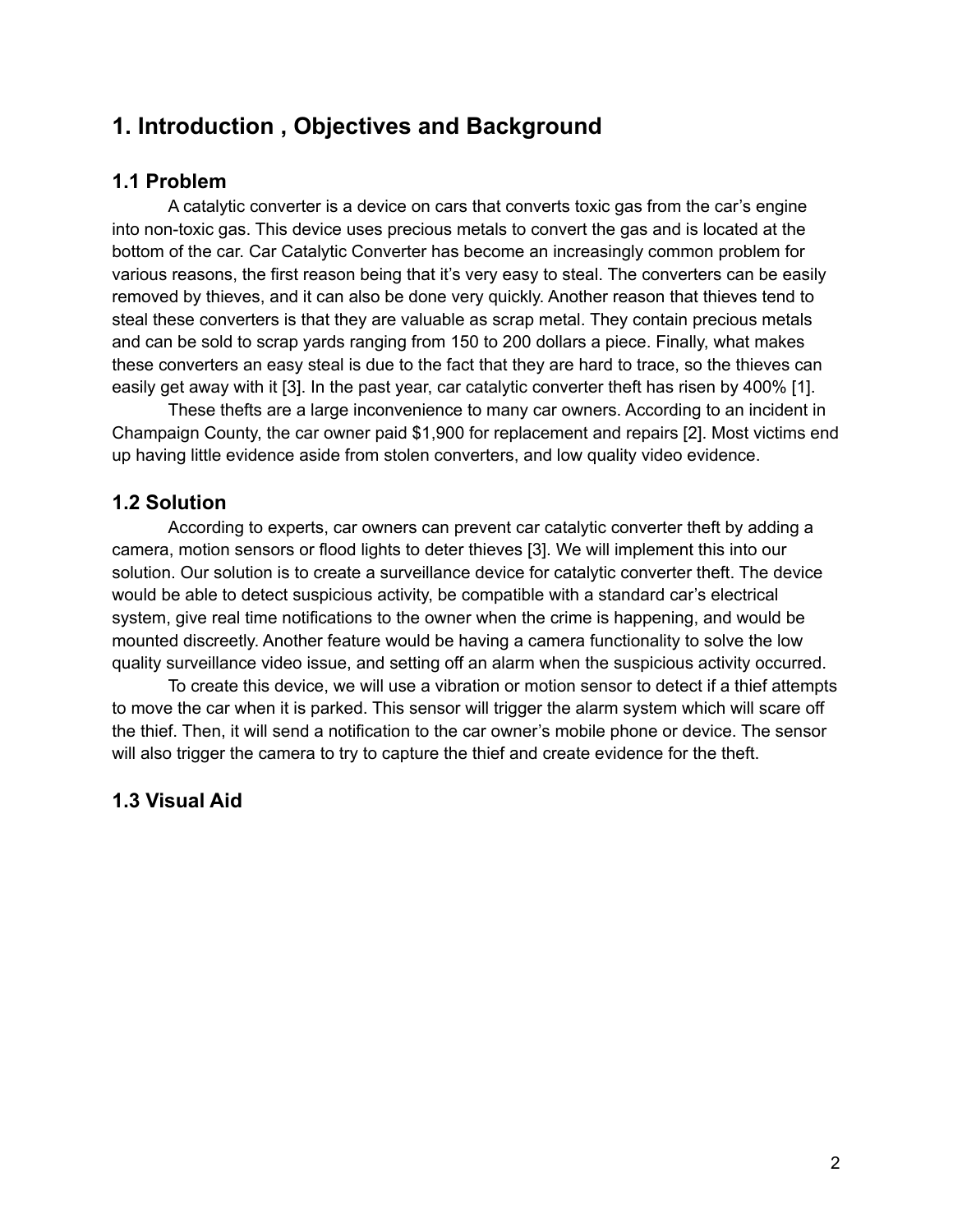

Figure 1: Visual Representation of the Solution

### **1.4 High-Level Requirements**

- 1) The device must be able to trigger the sensor within 5-15 seconds after the car has been tampered with. The device must also trigger the sensor at least 3 out of 5 times after it has been tampered with.
- 2) After the sensors are triggered, the system must trigger the alarms and send a notification to the user within 5-15 seconds. The camera must also start recording within 30 seconds after the sensor has been triggered.
- 3) The system must be able to display a high quality camera feed, and the camera feed must be between 3 to 5 minutes long.

# **2. Design**

### **2.1 Block Diagram**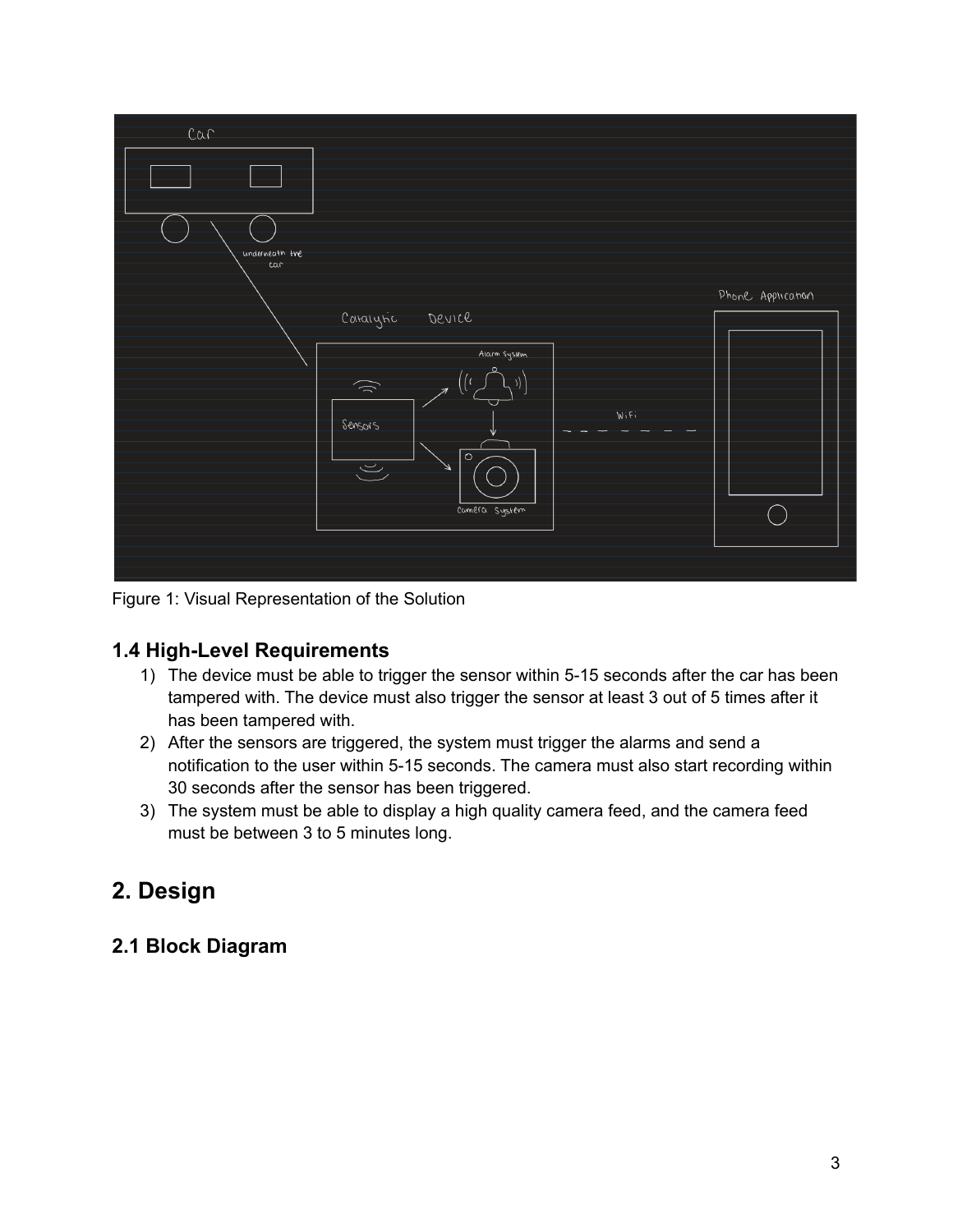

Figure 2: Block Diagram of the Solution

### **2.2 Subsystem Overview and Requirements**

### **2.2.1 Power Component**

The purpose of the Power subsystem is to be able to power the other adjoining subsystems in order for them to function cohesively. Our power subsystem comprises a 12 Volt Battery, that will power the Sensor subsystem, Alarm subsystem and Camera subsystem. A requirement for this subsystem is that it needs to output 12 Volts of energy, in order to power the adjoining subsystems.

### **2.2.2 Sensor Subsystem**

The Sensor Subsystem is made up of tilting and vibrations sensors. The main purpose of this subsystem is to be able to sense any suspicious activity occurring, and then accordingly and accurately alarm the system. The sensors will be triggered if a car that is in park is tilted or if any vibration is detected in the undercarriage.

Sensors that can detect this activity include the Passive Infrared (PIR) sensor, which is used to detect the presence of a human, Microwave sensors that use continuous waves of microwave radiation to detect motion, and Dual Tech Motion Sensors, which incorporates both PIR and Microwave sensors in order to have less false positives.

The Passive Infrared (PIR) sensors are small, low power, easy to use, and inexpensive. The way it senses movement is by sensing the change in temperature between the background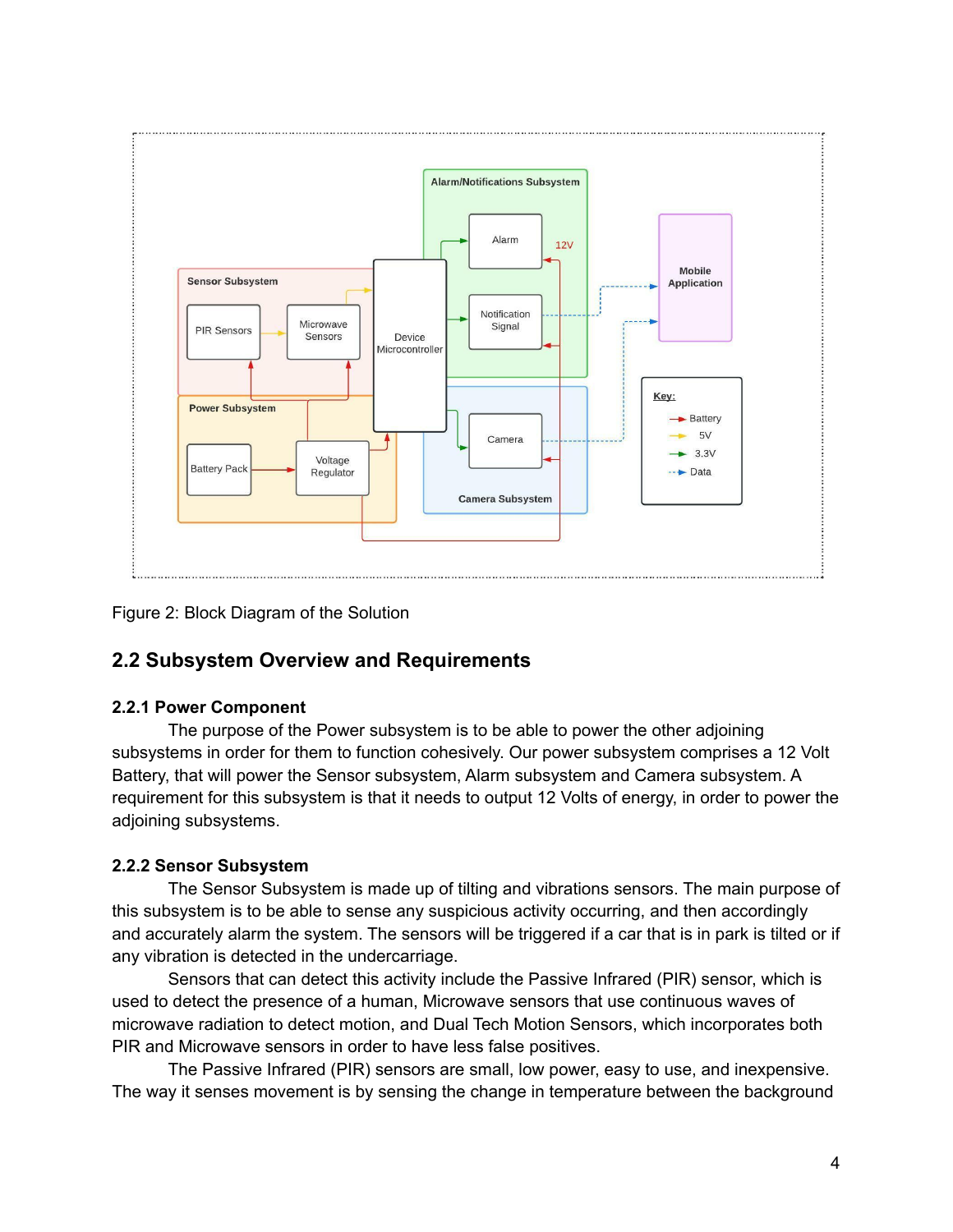and a warm body. The sensors contain a pyroelectric sensor that detects levels of infrared radiation, which is useful as the human body emits a good amount of heat. The way the sensor works is that the PIR has two slots made of a special material that is sensitive to infrared. When the sensor senses a differential change between the two slots, this causes a pulse, saying that it has detected a movement. Due to this, the amount of false positives this sensor has is very minimal, but also because of this specific design, the amount of area this sensor can cover isn't as much [4].

Microwave Motion Sensors use continuous waves of microwave radiation to detect motion. The way they work is that it sends out a high radio frequency and measures the reflection off an object by sensing a frequency shift. If it does detect a frequency shift, the motion detector is activated. Microwave sensors can cover a larger area than PIRs, but they tend to be more expensive. They also cause more false positive alarms [4].

Dual Tech Motion Sensors incorporate both PIR and Microwave sensors to have less false alarms. A quick rise in temperature in the room can cause the PIR to go off while wind can move an object and trigger the microwave sensor. With the Dual Tech/Hybrid, both sensors will need to sense changes which will trigger it on, causing false alarms to be extremely low. The drawback with these sensors is that they tend to be very expensive and used in more high risk scenarios [4].

After analyzing the different types of sensors, the system will include a mix of both PIR and Microwave sensors. The requirement for this subsystem is to accurately and quickly sense suspicious movement, and once that movement is sensed, it should be able to trigger the alarm system that will make the alarm noise, the camera system to start recording to feed, and send a notification to the user, alerting them of the activity. The sensors should only trigger the other subsystems if there is suspicious activity/movement for more than a few seconds, and when the movement/activity is continuous.

#### **2.2.3 Alarm Subsystem**

The Alarm Subsystem is comprised of two components: a physical alarm and a notification alert sent to the user. This subsystem utilizes a 120 dB, battery operated, voltage controlled alarm [5] and sends a notification to the car owner's phone via WiFi. The purpose of this subsystem is to set off an alarm and alert the owner if a thief attempts to steal a catalytic converter from a car. The Alarm Subsystem will be triggered by the Sensor Subsystem, i.e., when the vibration and tilting sensors are triggered. If the sensors are triggered for longer than a few seconds, the Sensor Subsystem will send a signal to the alarm subsystem, which will trigger the alarm to start ringing.

The 120dB alarm will be attached to the undercarriage of the car alongside the remaining subsystems and is wear resistant, impact resistant, heat resistant, and low temperature resistant [5]. These features will help combat the various temperatures and wear and tear that the alarm will be exposed to. Additionally, the alarm will continue to function even if the car heats up or overheats. Another important feature is impact resistance, which ensures that the alarm will continue to ring (to a certain extent) even if a thief attempts to break or remove it. The alarm by default will ring for 3-5 minutes before shutting off. However, the owner can manually turn off the alarm sooner through their phone.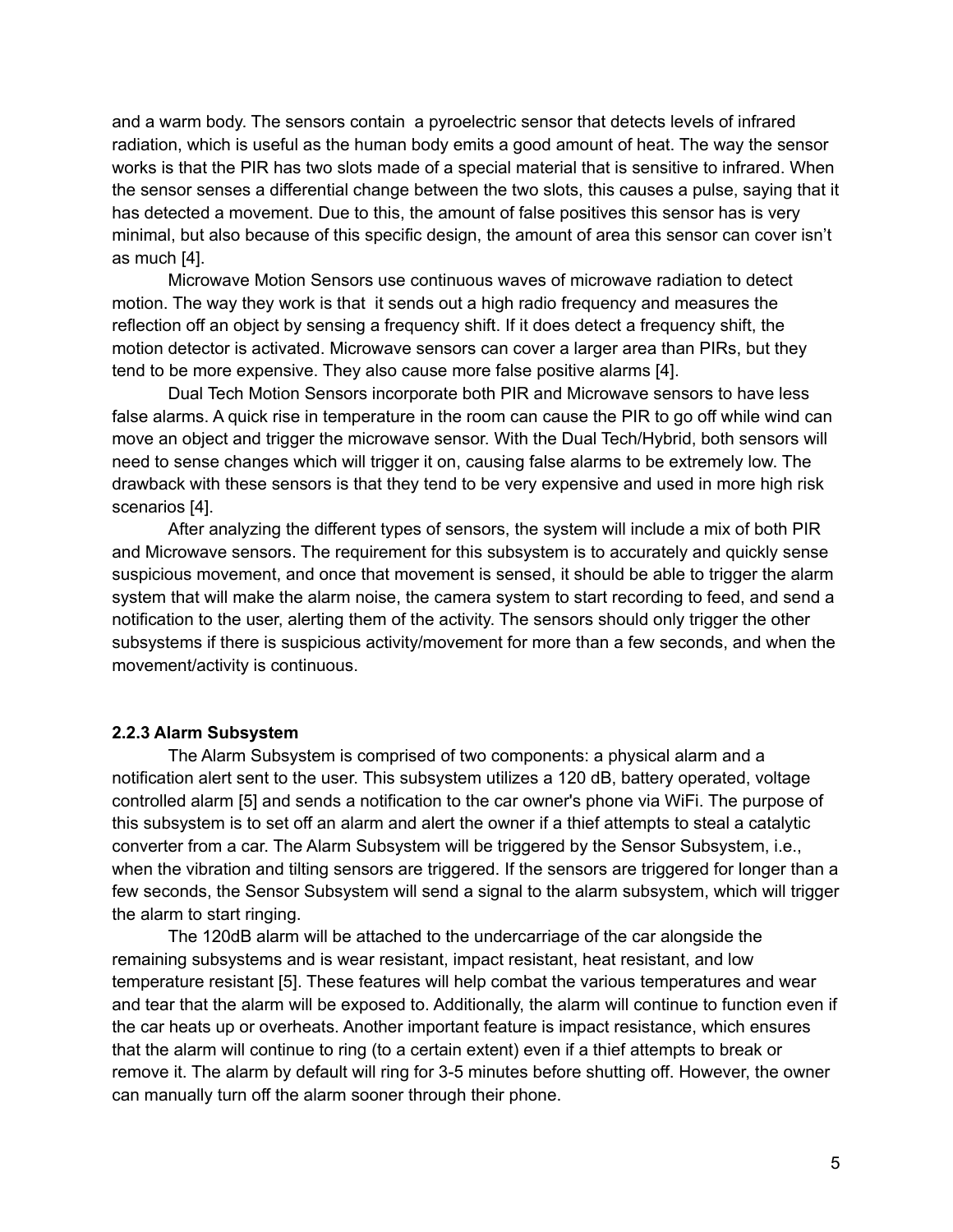When the Alarm Subsystem is triggered, a notification will be sent to the owner of the car informing them of any suspicious activity. This function will be dependent on WiFi, as the device will use WiFi to send the notification to an app on the owner's phone, alerting them of potential theft in real time.

#### **2.2.4 Camera Subsystem**

The Camera Subsystem consists of two aspects: the physical camera and the camera live footage. The purpose of the camera is to capture footage of the theft. The camera subsystem will be triggered by the Sensor Subsystem. When the Sensor Subsystem detects motion and vibrations, it will send a signal to the Camera Subsystem which will turn on the camera and record footage.

The camera specifications will be based on the microcontroller the team decides to create. The camera must be compatible with the microcontroller's ports as the microcontroller will need access to turning on and off the camera. It must also be compatible with the microcontroller's interface as it needs to allow the camera files to be received and sent to an external system, the mobile app.

This camera will either capture a video or capture a series of images within a specific amount of time. According to the high-level requirements, the camera must be able to capture between 3 to 5 minutes of footage and upload it to the car owner's mobile phone. Along with the notification system, we can add the camera footage on the mobile app. This is where the car owner can retrieve the live camera footage. The camera must also face a direction where it can spot the thief as well as capture high-quality images. This means when the car is tampered with the device can capture the thief in quality lighting.

### **2.3 Tolerance Analysis**

An important risk factor that we identified is the accuracy of our sensors in the sense that if they are able to detect the suspicious activity accurately and quickly, in order to signal the other subsystems. If our sensors aren't able to detect suspicious behavior/movement, it can't signal the alarm system or the camera system, hence not being able to notify the user. With this risk factor in mind, it is key to analyze the different types of sensors we could use, and which ones will be most beneficial for our project. It is worth noting that a successful sensor will be able to detect heat signatures, hence not just triggering when inanimate objects blow by such as leaves or other miscellaneous objects. Another important aspect of the sensor is being able to detect suspicious activity in a measurable area, which in hindsight means the sensor should be able to cover a decent amount of area. With these key characteristics in mind, we were able to find sensors that possess these attributes.

Going off the aspect of sensors, we also needed to understand sensors as a whole, and the characteristics they have. One characteristic of sensors that is very important to our device is the sensor's response time. Sensors don't change their output state immediately, rather, they change to a new state, which is referred to as the response time. The response time is defined as the time required for the sensor output to change from its previous state [6].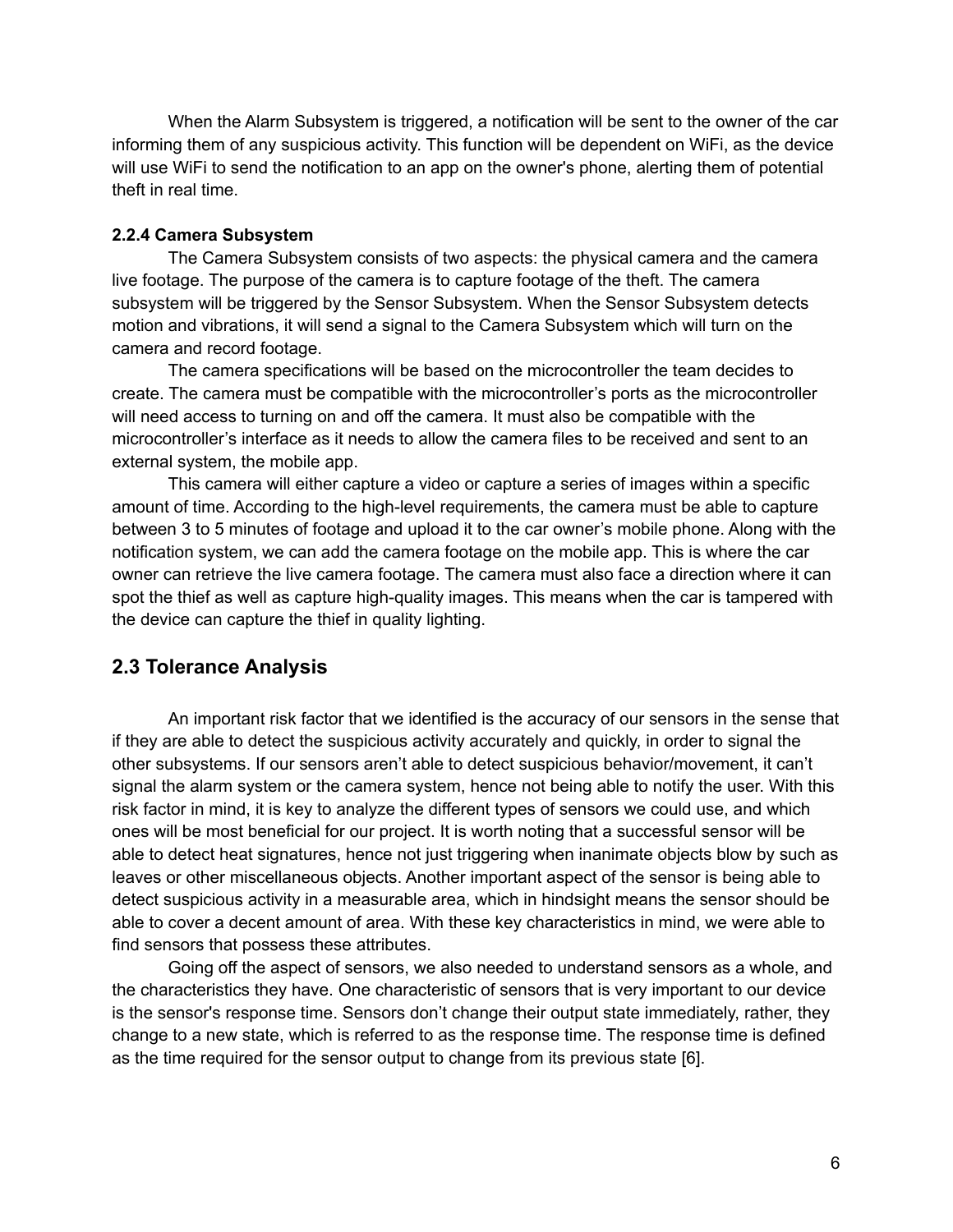## **3. Ethics and Safety**

One of the safety issues that will need to be considered is the device's power system. We can charge the device with the car's battery, but we will need to add safety features so it does not drain the car battery. One solution would be to only turn on the device when the car is parked. Another solution would be to use a rechargeable battery that way the device is not constantly using power from the car.

Another safety concern is the car electronics damaging our device or our device damaging the car. This will become a greater issue while testing our device on the car. We will need something to separate our device and the car. We can create a cover for our device from 3-D printed material.

Our device doesn't discriminate in the sense of who can/cannot use it. The device can be used by anyone who has the issue of their car's catalytic converter system being stolen or even tempered with. With that being said, the device is open to the public, and thereby complies with section 7.8 II-7 of the IEEE Code of Ethics. Our device also abides by section 7.8 I-1 , as the device is promoting safety by trying to reduce the number of stolen catalytic devices, which increases the safety of the car itself, and the person driving the car [7].